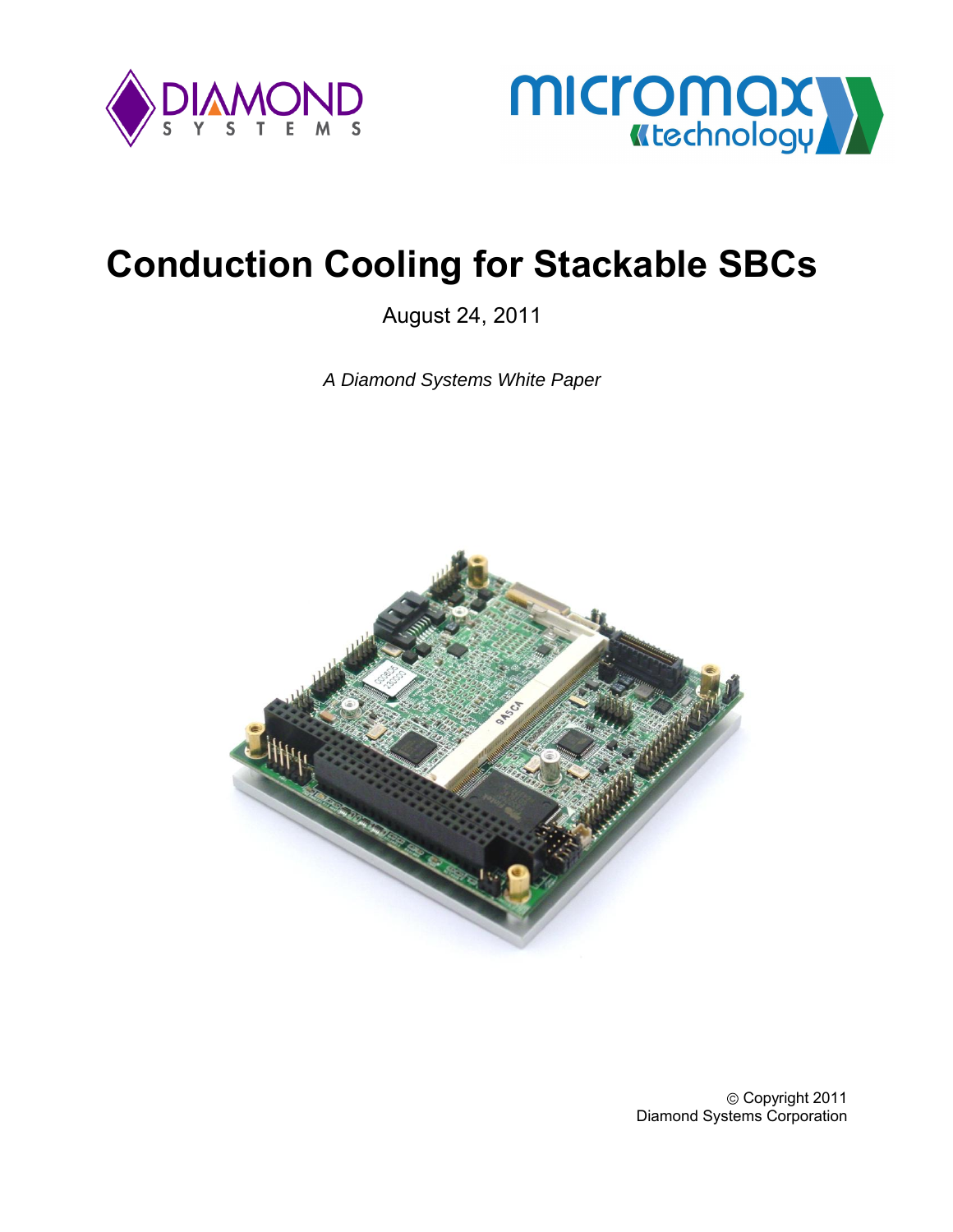# **TABLE OF CONTENTS**

| $\mathbf 1$             |  |
|-------------------------|--|
| $\overline{2}$          |  |
| 3 <sup>1</sup>          |  |
| $\overline{\mathbf{4}}$ |  |
| $5\phantom{.0}$         |  |
| 5.1<br>5.2              |  |
| 6                       |  |
| $\overline{7}$          |  |
| 7.1                     |  |
| 7.2<br>7.3              |  |
|                         |  |
| 8                       |  |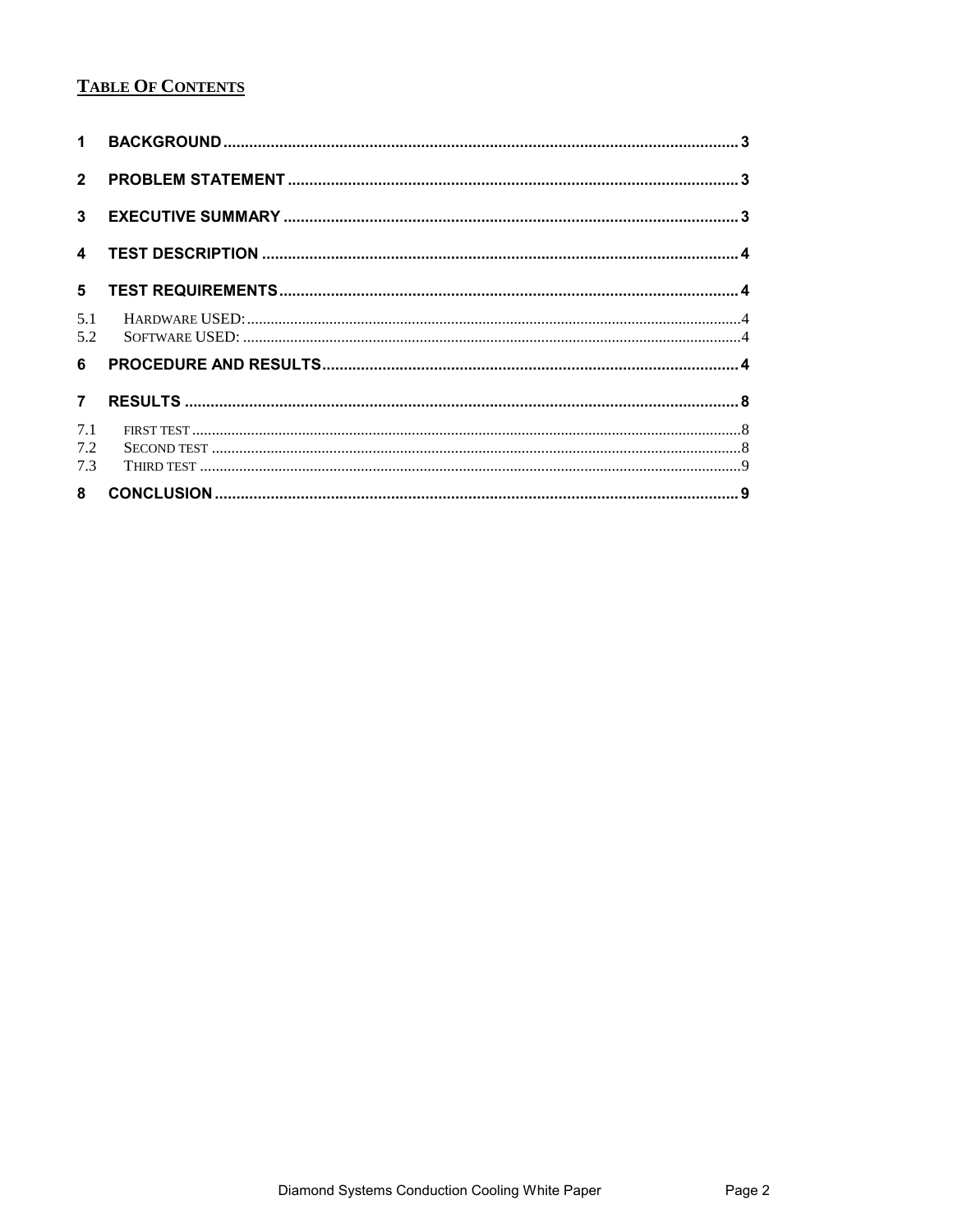# <span id="page-2-0"></span>**1 Background**

A significant challenge facing system designers is the removal of heat from high performance processors and chipsets, particularly in the stackable small form factor (SFF) realm.

There is no denying the appeal of the Intel® Atom™ family of processors for new designs and upgrade programs. However, even the 5 to 7 Watts dissipated by the lowest power platform, "Menlow," consisting of Z-series processors and US15W chipset, can wreak havoc on sealed boxes, particularly when I/O cards and other heat generators are in the board stack.

## <span id="page-2-1"></span>**2 Problem Statement**

Fanless, sealed enclosures are usually required in harsh environments to maximize reliability and protect electronics from moisture, dust, insects, and corrosive chemicals. Due to the highly insulative nature of air (low thermal conductivity), such enclosures are not a good match for CPUs or other electronics utilizing common board-mounted heat sinks, because the heat must transfer from the heat sink through the air to the enclosure wall. The air acts as an insulator (thermal resistor), causing undesirable temperature build-up. The temperature difference between the outside ambient air and the air next to sensitive electronics can easily reach 15 degrees Celsius or even more. Subjecting SBCs and I/O cards to excessive temperature for extended periods of time can drastically lower MTBF (mean time between failures), an unacceptable situation for mission-critical computers subjected to harsh environments.

**The question becomes:** How to optimize the design of Atom- and higher-power CPU-based sealed boxes for effective heat removal, while providing maximum ruggedness and reliability?

## <span id="page-2-2"></span>**3 Executive Summary**

Previously, the benefits of conduction cooling in VME markets were not available to users of stackable SFF SBCs. With a new innovative approach, Diamond Systems brings conduction cooling to the PC/104 market so that Atom SBCs and legacy I/O cards can be used in sealed boxes without compromising ambient operating temperature or system reliability. Diamond's approach involves a heatspreader plate on the bottom of the SBC which attaches to the processor and chipset by way of thermal gap pads. The test results show conclusively that the heatspreader keeps the processor well below its maximum temperature rating.

An experiment was conducted to model the expected operating environment of a rugged, sealed system with our Aurora Z530-based single board computer thermally connected to the enclosure wall. The test results below show that the Aurora SBC operates successfully in simulated worst-case conditions of thin aluminum walls (1/16" thick) at 76°C. A 9.6 Watt power resistor load was placed inside the sealed enclosure, raising the inside air temperature to the target value of 89°C, four degrees of margin beyond the 85°C maximum allowable value in the field. The heat spreader plate and the enclosure kept the processor cooler, as expected. The processor case temperature measured 84.45°C, putting the processor transistor thermal junction Tj at 87 $^{\circ}$ C, which is 3 $^{\circ}$ C below Intel's Tj max specification of 90 $^{\circ}$ C.

In practice, thicker aluminum enclosure walls, such as a cast and/or machined enclosure, coupled with a surface temperature at  $71^{\circ}$ C (160°F) or lower, would reduce T<sub>i</sub> further away from the maximum specification.

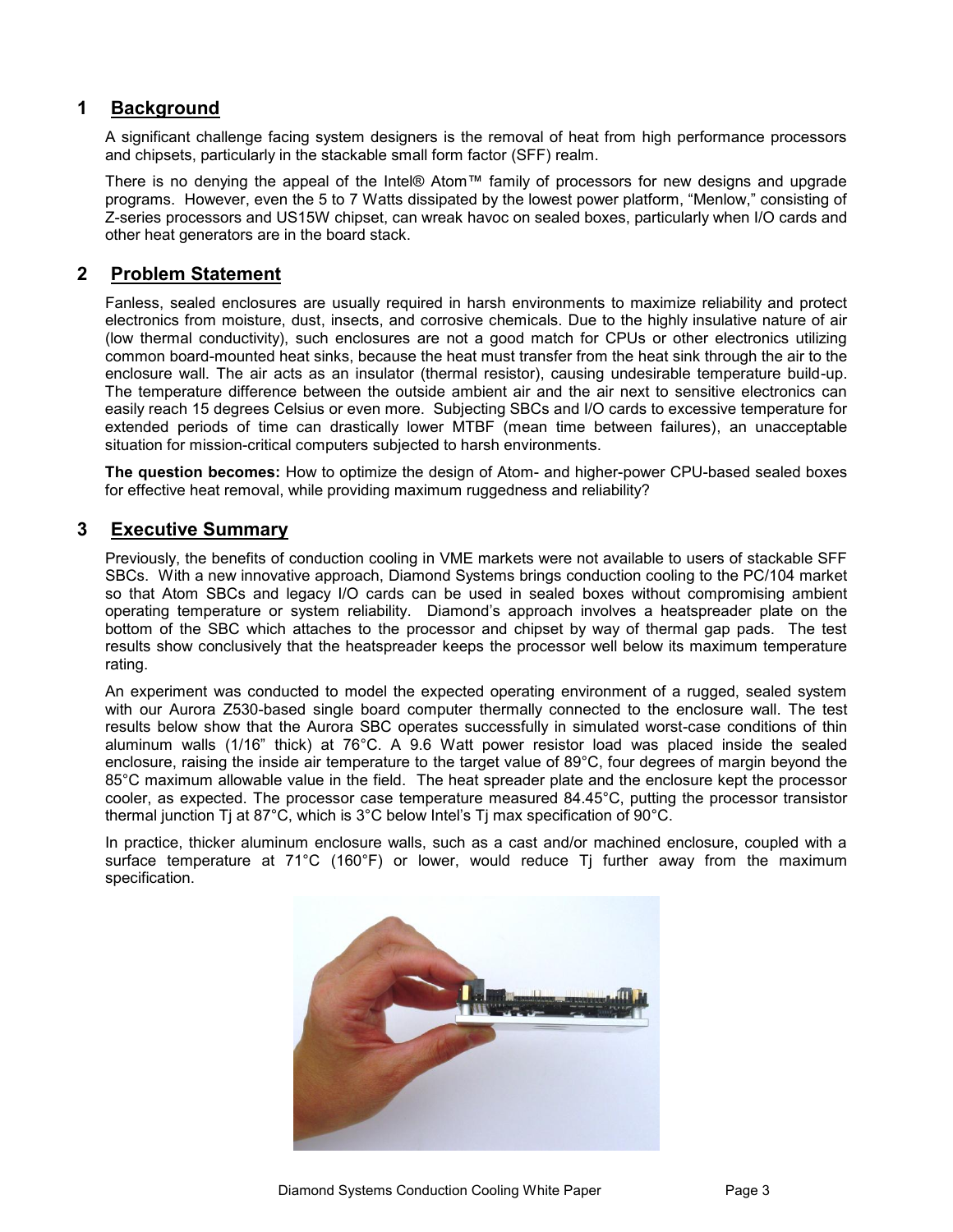## <span id="page-3-0"></span>**4 Test Description**

In this procedure, Diamond's Aurora SBC with 1.6 GHz Z530 Atom CPU was tested under Windows XP SP2 (service pack 2) in order to find the board endurance in special conditions.

#### <span id="page-3-1"></span>**5 Test Requirements**

Equipment and software used to perform the tests are detailed below.

# <span id="page-3-2"></span>**5.1 HARDWARE USED:**

- 1. Diamond's Pandora PC/104 enclosure
- 2. Diamond's 9110600 Aurora SBC (1.6GHz Intel Atom Z530P) with 1GB DDR2 SO-DIMM RAM installed
- 3. Diamond's Aurora heatspreader installed (shown at right)
- 4. ATX power supply
- 5. High wattage power resistors to heat up the air inside the enclosure
- 6. Aluminum plate for heat dissipation and
- 7. Pico Tech USB temperature data acquisition system with 4 thermocouples
- 8. Laptop computer to record temperature samples

## <span id="page-3-3"></span>**5.2 SOFTWARE USED:**

- 1. Windows XP SP2
- 2. Burnin test pro v5.3
- 3. Pico Tech control software

#### <span id="page-3-4"></span>**6 Procedure and Results**

In order to simulate a system manufacturer's environment, it was essential to reach higher temperatures inside the enclosure in contrast with the CPU temperature (Tj), which is specified at a maximum +90 $\degree$ C.

# **6.1 TEST SETUP**

Four thermocouples were used in this test:

- One thermocouple channel on the CPU chip, one channel in the middle of the Pandora enclosure 1.5cm above the board, one on the plate 20cm from the Pandora enclosure, and the last one suspended in the chamber itself.
- The Pandora enclosure holes were covered to allow for no convection (no chance for heat to escape, simulating a perfectly sealed box).

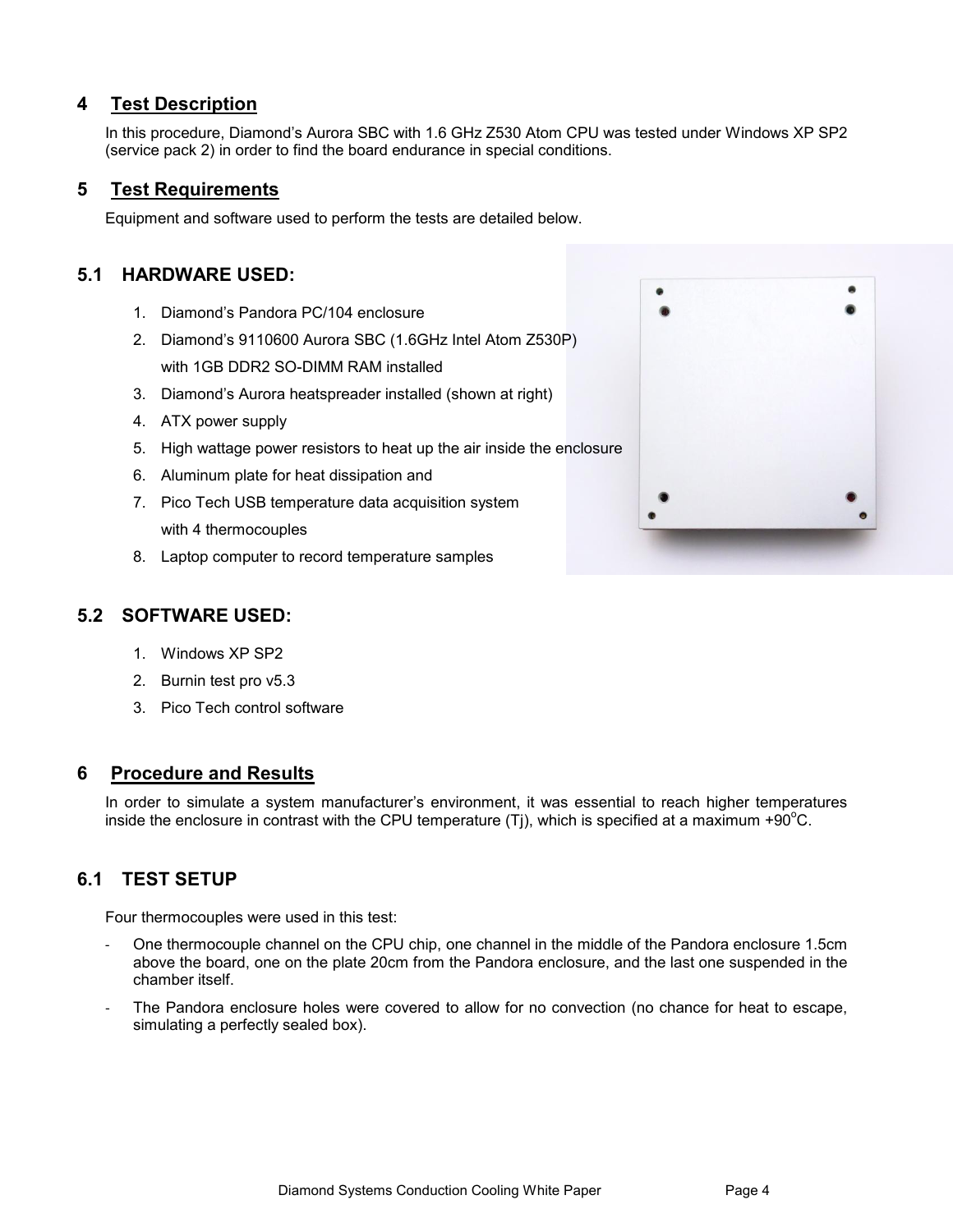

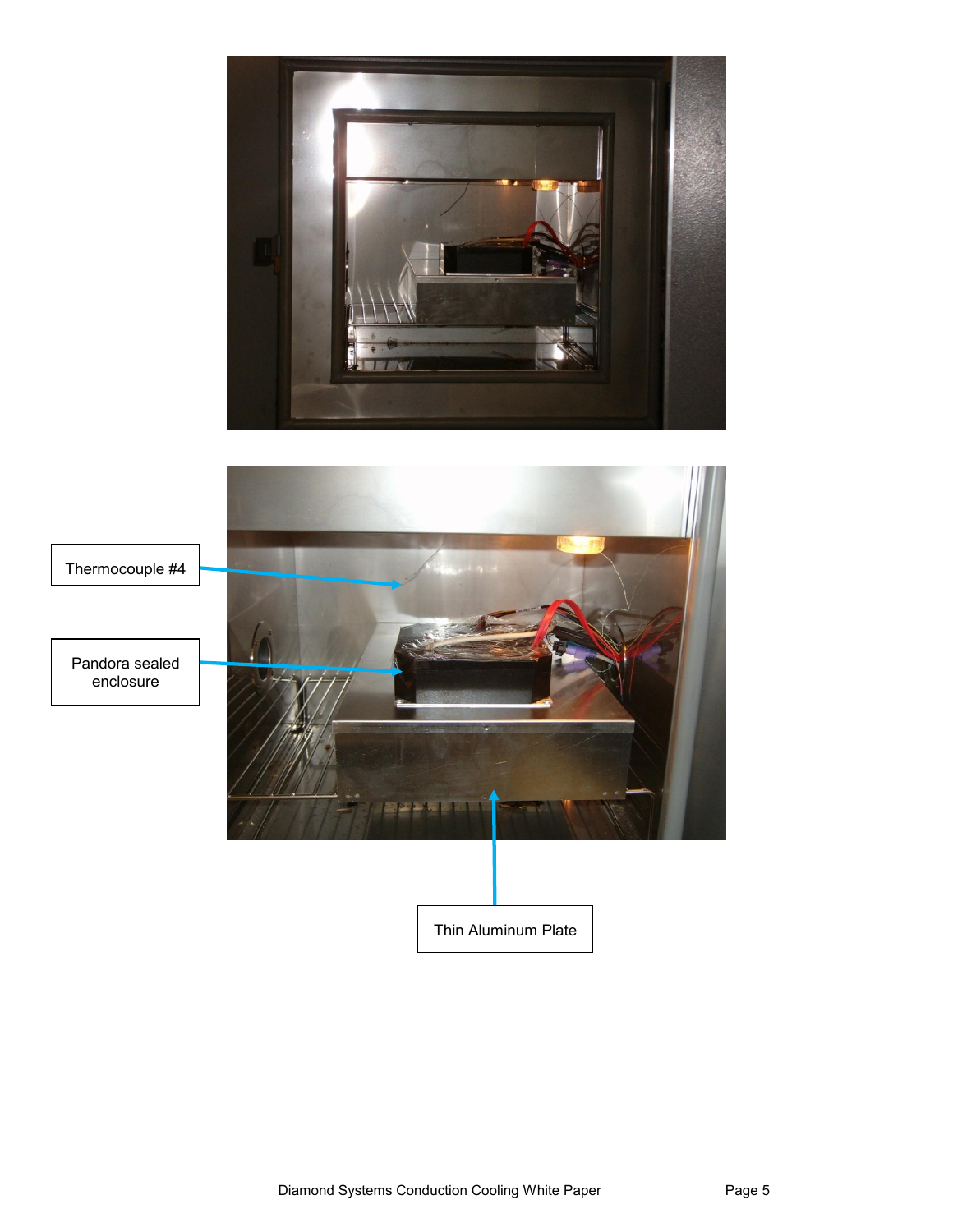

# **6.2 PROCEDURE**

#### **6.2.1 First test: no thermal connection between Aurora SBC and Pandora bottom plate (supported by insulators), plus 2 watt load resistors**

The purpose was to find out how hot the CPU got without dissipation and inside a sealed box, as shown in Figure 1 from time t=0 to point B. This simulates the operation of a conventional heat sink in a sealed box without air flow.

#### **6.2.2 Second test: with Aurora SBC on the Pandora plate and large aluminium plate and 2 watt load resistors**

The assembly has been set on the plate with two watt resistors inside the box, as shown in Figure 1 points B to C. Aurora's heatspreader is resting on the bottom plate of Pandora, which in turn is resting on the external aluminum plate. No thermal paste is used between metal surfaces for this test.

#### **6.2.3 Third test: with Aurora SBC on the Pandora bottom plate and the large aluminum plate and 9.6 watt load resistors**

This test is the same as the second test with these additions / changes:

- 9.6 Watt resistor load on 12 volts (2x30 Ohm, 10 Watts) to heat up inside the enclosure
- Added thermal paste between Aurora heat spreader and Pandora bottom plate and then aluminum plate respectively, for better thermal dissipation, leading to the results shown in Figure 2.

The graphs below show that the chamber temperature was applied manually to the assembly which soaked until steady state was reached. The CPU temperature in the graphs and the following tables are 2-3 degrees lower than the actual junction temperature displayed in the BIOS setup screen (which reads a CPU register). To approximate the junction temperature, 2 degrees was added to the case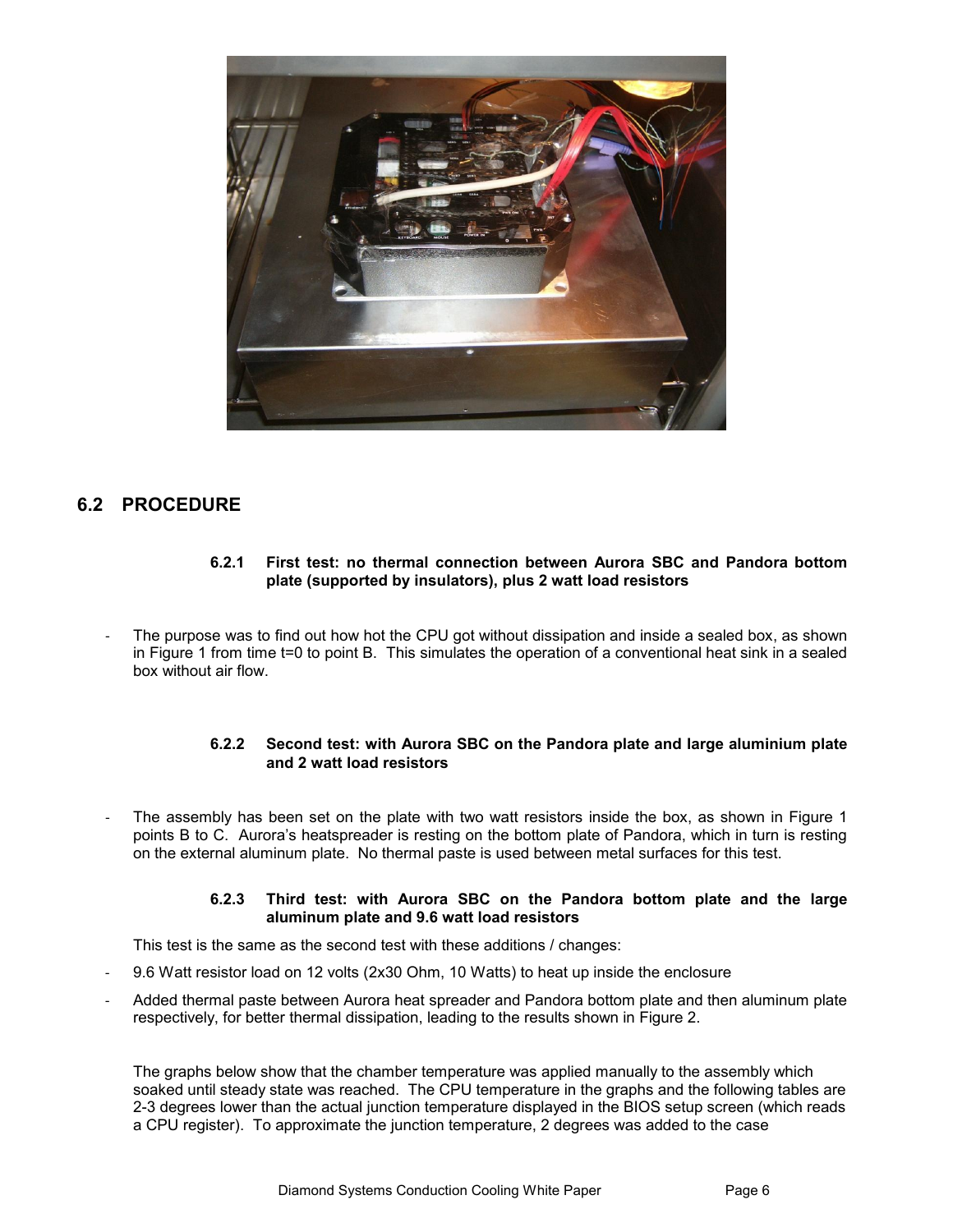temperatures measured by thermocouples since the BIOS setup screen is not accessible while running the burn-in test Win32 application.



Note: The thermocouple called "Enclosure" measures the air inside the Pandora enclosure, 1.5cm above the Aurora SBC. The thermocouple called "Plate" measures the temperature of the plate Pandora sits on.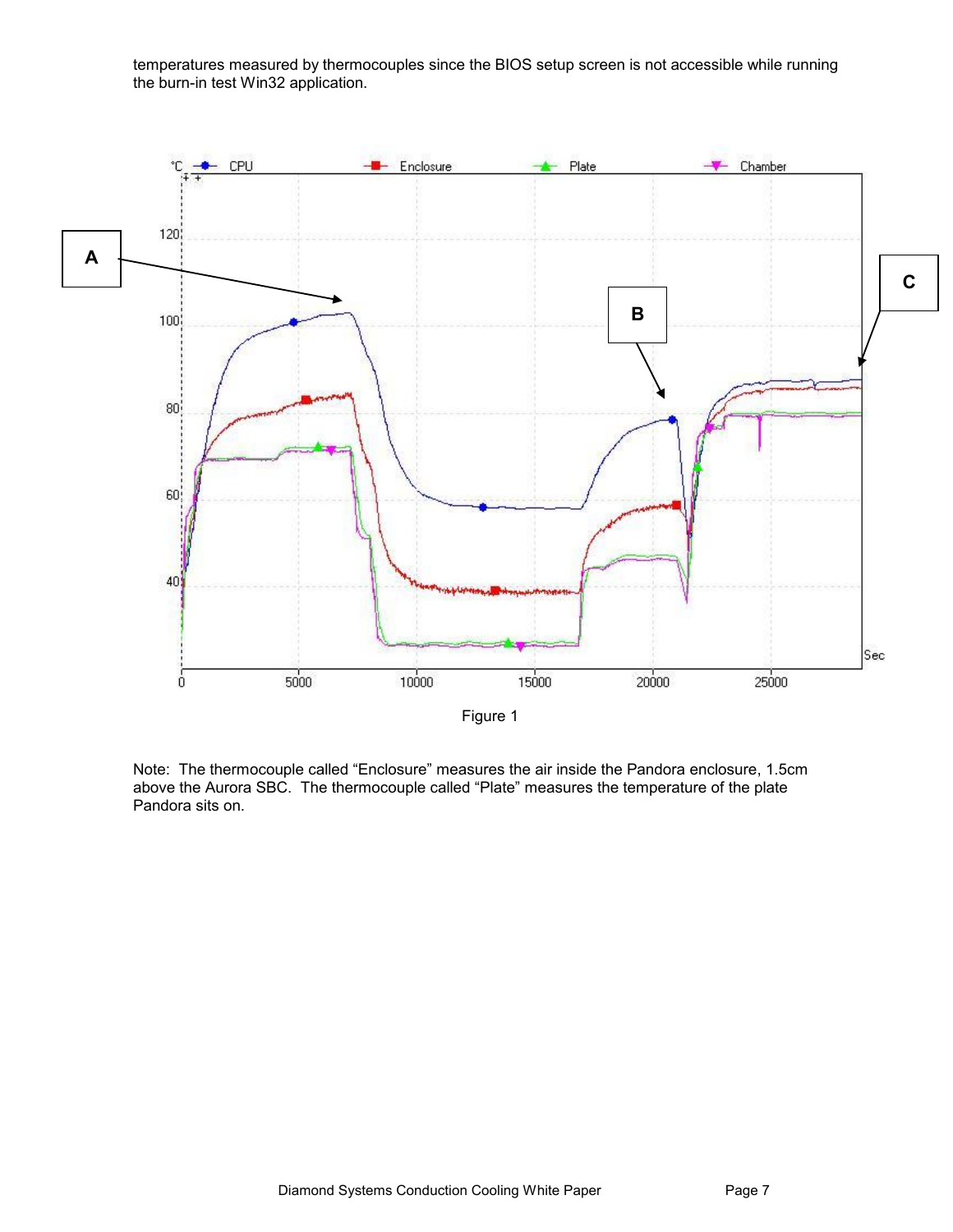

# <span id="page-7-0"></span>**7 Results**

## <span id="page-7-1"></span>**7.1 FIRST TEST**

Aurora SBC raised up and no thermal conductive contact to the bottom of Pandora box, with 2 watts resistor load

| Spot | Time    | CPU         | <b>Estimated</b><br><b>CPU</b> temp | Enclosure<br>(Inside Air) | Plate  | Chamber |
|------|---------|-------------|-------------------------------------|---------------------------|--------|---------|
|      | Seconds | $^{\circ}C$ | $\overline{\ }$                     | $^{\circ}C$               | $\sim$ | $\circ$ |
| . .  | 7000    | 103.0       | 105                                 | 84                        | 73     | 72      |
| В    | 21071   | 78.5        | 81                                  | 58.5                      | 47.0   | 46.0    |

**→ 81-47=34°C rise (no conduction)** 

# <span id="page-7-2"></span>**7.2 SECOND TEST**

Aurora SBC on the plate (thermal conductive path) with 2 watts resistor load

| Spot | $T$ ime | <b>CPU</b>   | <b>Estimated</b><br><b>CPU temp</b> | Enclosure<br>(Inside Air) | Plate  | Chamber |
|------|---------|--------------|-------------------------------------|---------------------------|--------|---------|
|      | Seconds | $\circ$<br>ັ | $\overline{\phantom{0}}$            | $\sim$                    | $\sim$ | $\circ$ |
|      | 29146   | 87.5         | 90                                  | 86.0                      | 80.0   | 79.0    |

→ 90-80=10°C rise (conduction cooling with 2W additional load)